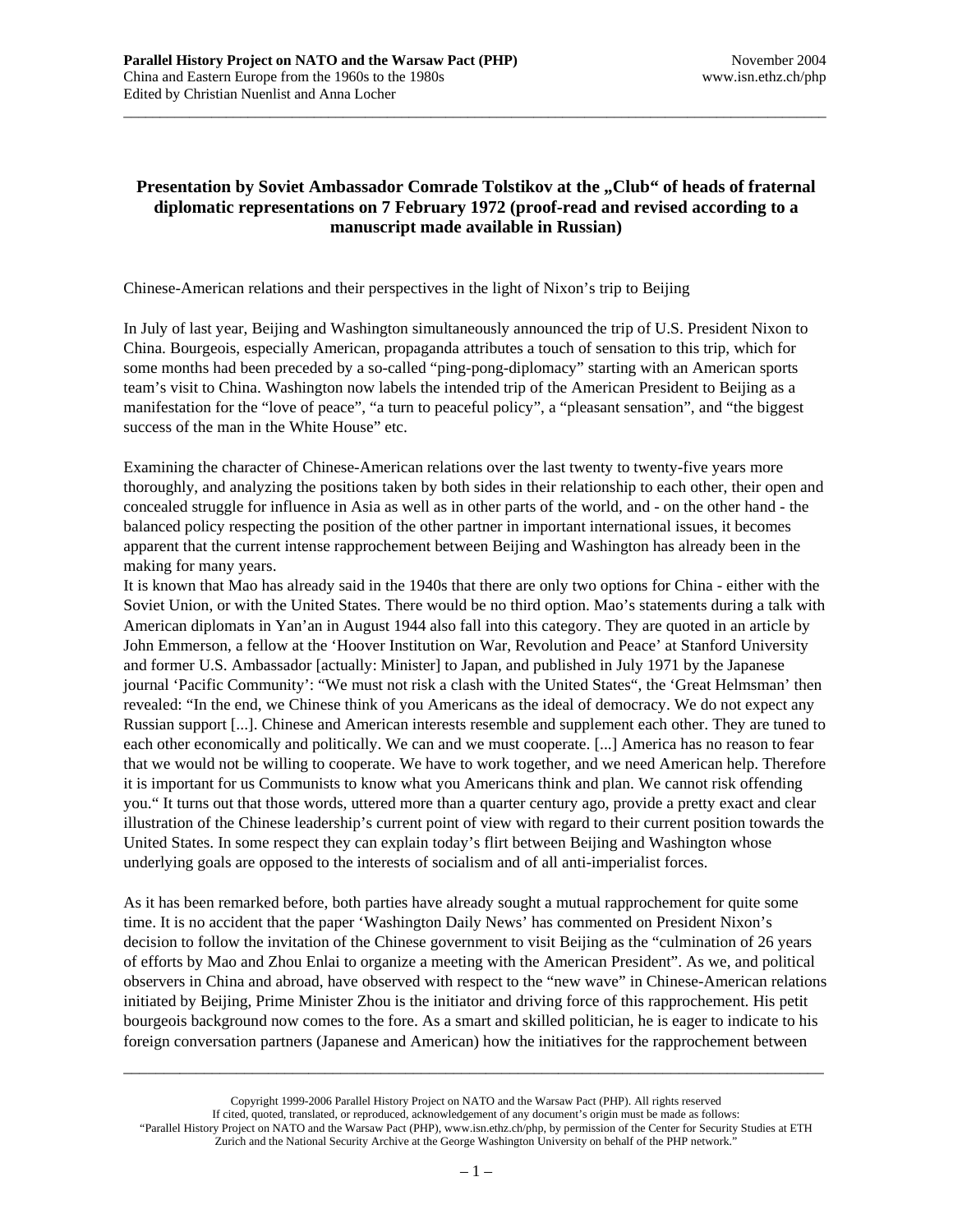the PR of China and the United States, and the invitation of American athletes, followed by the invitation of the American President to China etc., have been Mao Zedong's personal. By doing that, Zhou at the same time apparently attempts to divert domestic criticism and uneasiness over the new line of the Maoist leadership towards the United States from his person. However, the struggle over this new line has already begun. One might assume that in this battle some setbacks are laying ahead.

\_\_\_\_\_\_\_\_\_\_\_\_\_\_\_\_\_\_\_\_\_\_\_\_\_\_\_\_\_\_\_\_\_\_\_\_\_\_\_\_\_\_\_\_\_\_\_\_\_\_\_\_\_\_\_\_\_\_\_\_\_\_\_\_\_\_\_\_\_\_\_\_\_\_\_\_\_\_\_\_\_\_\_\_\_\_\_\_\_\_\_\_\_\_\_\_

It seems to us that the article published by the 'Washington Post' last summer saying that the invitation to Nixon mirrors a years-old-position of China, contained some indications of the Chinese Prime Minister's leading role in the "escalation" of Chinese-American relations. Already in 1964, the paper stated, had President Johnson received an invitation similar to the one Zhou Enlai issued to President Nixon. China had let President Johnson know through intermediaries in case the United States would harbor any doubts about the Chinese leaders' intentions, Zhou Enlai would welcome somebody close to the President if this person would be willing to listen to Zhou. President Nixon has sent Henry Kissinger, while Johnson had not sent anybody.

In the twenty-two years since the Chinese Revolution, no trip of a high-ranking foreign guest has been prepared so carefully and scrupulously as Nixon's upcoming trip to China. Preparations started namely with the education of the Chinese people in order to justify the rapprochement with Washington. For two decades the Chinese public had been indoctrinated how there would be no contacts with American imperialism, as long as the latter would not give up its support for Jiang Jieshi and the occupation of Taiwan, and stop its aggression against Vietnam.

Beijing's leadership made a turn by 180 degrees in its America policy. Its propaganda started to explain the legitimacy and necessity of compromises and setbacks in the course of following a political line. A number of anti-American phrases disappeared from the Maoist dictionary or were considerably toned down. In particular, Beijing doesn't voice any more the call for the creation of a "most comprehensive united front to fight against the American aggressors and their lackeys", as it had been announced by Mao in his propagandistic speech of 20 May 1970, soon after the expansion of American aggression into Cambodia.

The official Chinese rulers will provide a festive reception to the entire White House delegation. They will be received with all honors on the highest level in the capital as well as in all the other locations. In Beijing they will usually be received by Zhou Enlai and other high-ranking members of the Chinese hierarchy. In this context it suffices to mention the meetings and talks of the Chinese Prime Minister with Kissinger and his delegation, with General Haig who had led preparations for the logistical organization of the Nixon visit, and, before all that, with many American representatives, athletes, physicians, and students.

(By the way, here is another interesting detail in our view: While during 1970 only a single American went to China, the well-known Edgar Snow, during 1971 already thirty delegations and numerous individual 'friends' came to the PR of China, altogether no less than 200 people from the United States).

Zhou's extraordinary activity in flirting with the Americans gives the impression as if the Chinese Premier, who is playing in this occasion with high stakes, is in a hurry and worries that he might not be able to link his name to the history of Chinese-American relations, and someone else could instead take over the initiative.

Copyright 1999-2006 Parallel History Project on NATO and the Warsaw Pact (PHP). All rights reserved If cited, quoted, translated, or reproduced, acknowledgement of any document's origin must be made as follows: "Parallel History Project on NATO and the Warsaw Pact (PHP), www.isn.ethz.ch/php, by permission of the Center for Security Studies at ETH Zurich and the National Security Archive at the George Washington University on behalf of the PHP network."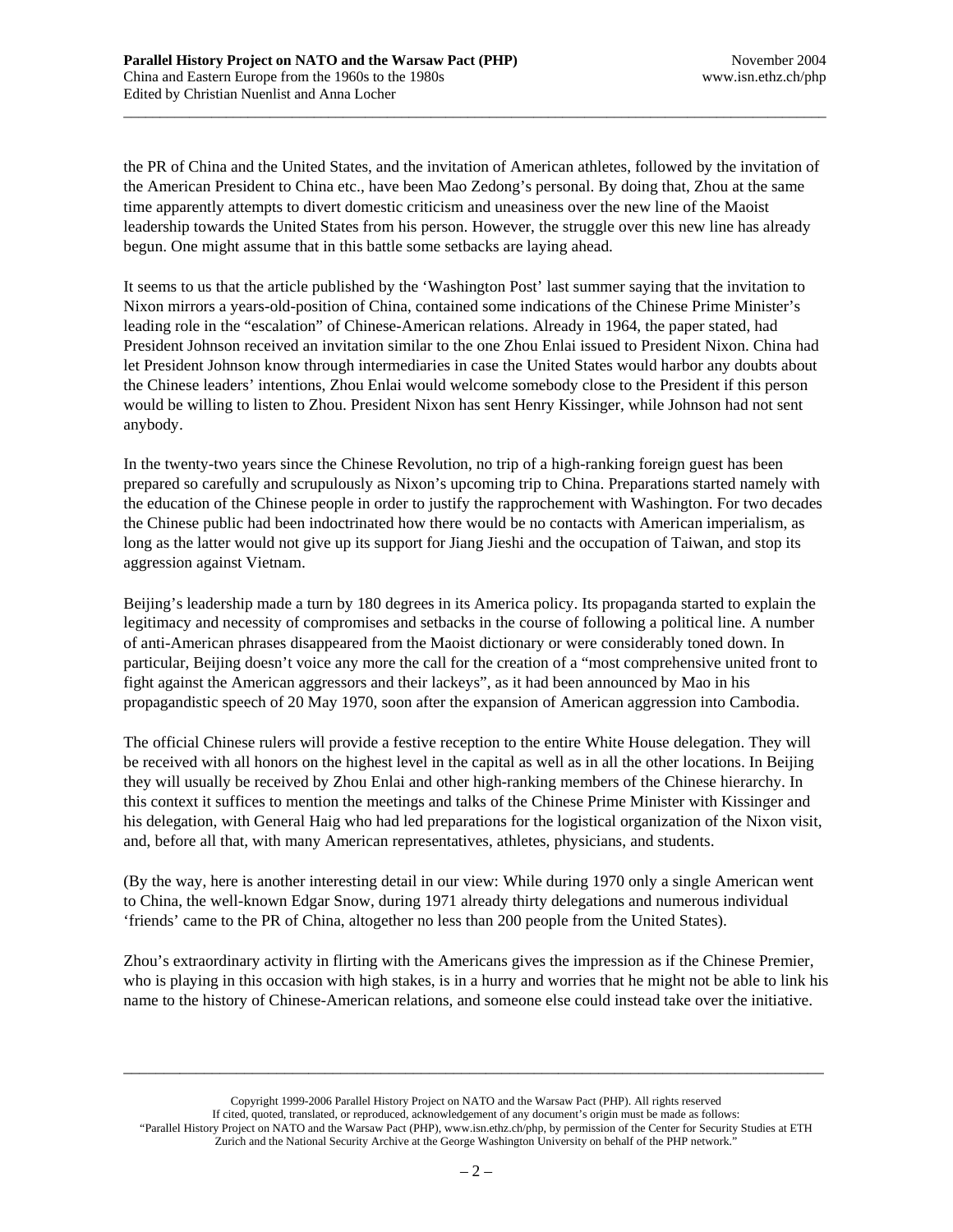Under Zhou's leadership Beijing's political and diplomatic activity aims at not deterring Washington, and not to impair the upcoming visit of the American President. Zhou is cautious in condemning the intensified U.S. aggression against Vietnam and other countries of Indochina, reacts extremely calmly to the resumption of the bombing of the PR of Vietnam by the American air force, and ignores Nixon's recent declaration that the United States will not renounce its support for Taiwan and will not cancel the "defense treaty" with Jiang Jieshi. The Maoists talk more and more often about the "Chinese-American friendship" under the cover of the "friendship between the Chinese and the American people".

\_\_\_\_\_\_\_\_\_\_\_\_\_\_\_\_\_\_\_\_\_\_\_\_\_\_\_\_\_\_\_\_\_\_\_\_\_\_\_\_\_\_\_\_\_\_\_\_\_\_\_\_\_\_\_\_\_\_\_\_\_\_\_\_\_\_\_\_\_\_\_\_\_\_\_\_\_\_\_\_\_\_\_\_\_\_\_\_\_\_\_\_\_\_\_\_

In the last ten years the United States endeavored to assess the nature of their relationship with the PR of China comprehensively and considered the changes in the entire world, particularly in Asia. They try to match their China policy with their general line of foreign policy. When Nixon came to power, his administration inherited a couple of foreign policy problems that were either unresolved or stuck in a dead end, among them the China problem. If one talks about the China policy of the United States, one has to keep in mind that it always took into consideration the status of China's relations with the community of socialist countries, and especially with the Soviet Union. China policy of the United States was, almost until the end of the 1950s, based on the doctrine of "containment and isolation" [and of] "limited animosity". When under the pressure of circumstances, and based on programmatic goals, the leadership of the PRC has largely cooperated with socialist states.

Tendencies among leading political circles in the United States to seek a new policy line towards China have been provoked by the CCP's turning away from the agreed policy of the international communist movement, and the open animosity of the Mao Group towards the Soviet Union and other socialist countries which had been adopted as the party and state policy of the Maoists at the 9th Party Congress of the CCP.

China policies of the Kennedy and Johnson administrations had been considerably influenced by the nationalistic, big-power-chauvinistic line of the Chinese leadership after 1957. The idea of this policy was trying to minimize the tensions in American-Chinese relations, to "slow down" the solution of tricky questions dividing the two countries (the question of Taiwan, the American aggression in Vietnam, and others) and to attempt to enter into a dialogue with the Chinese leaders on the improvement of relations between Beijing and Washington. It is evident that the American government at this occasion tried to use China's anti-Soviet line in order to put pressure on the Soviet Union and other socialist countries.

Claims of various groups in the United States to change the old policy of "containment and isolation" had been voiced many times in the American Congress over the last years, like in the "Subcommittee for the Far East and Pacific" between 1965 and 1968, in the "Committee on Foreign Relations" in 1966, at numerous conferences, panels, on radio and TV etc.

These claims were mirrored in the declarations of American politicians on the willingness of the United States to reinvent their China policy on the basis of the new doctrine "containment without isolation" of which Prof. Barnett is said to be the author. By developing this doctrine during the Kennedy and Johnson administrations, representatives of the United States have repeatedly and openly suggested, also during American-Chinese talks at the ambassadorial level in Warsaw, and seemingly as well during bilateral talks in third countries (France, Switzerland), to exchange on a reciprocal basis delegations of scientists, journalists, and medical staff with China. According to American considerations this would allow to "keep the door open" for further steps on the path of normalization of relations between the two countries. Overall the

Copyright 1999-2006 Parallel History Project on NATO and the Warsaw Pact (PHP). All rights reserved If cited, quoted, translated, or reproduced, acknowledgement of any document's origin must be made as follows: "Parallel History Project on NATO and the Warsaw Pact (PHP), www.isn.ethz.ch/php, by permission of the Center for Security Studies at ETH Zurich and the National Security Archive at the George Washington University on behalf of the PHP network."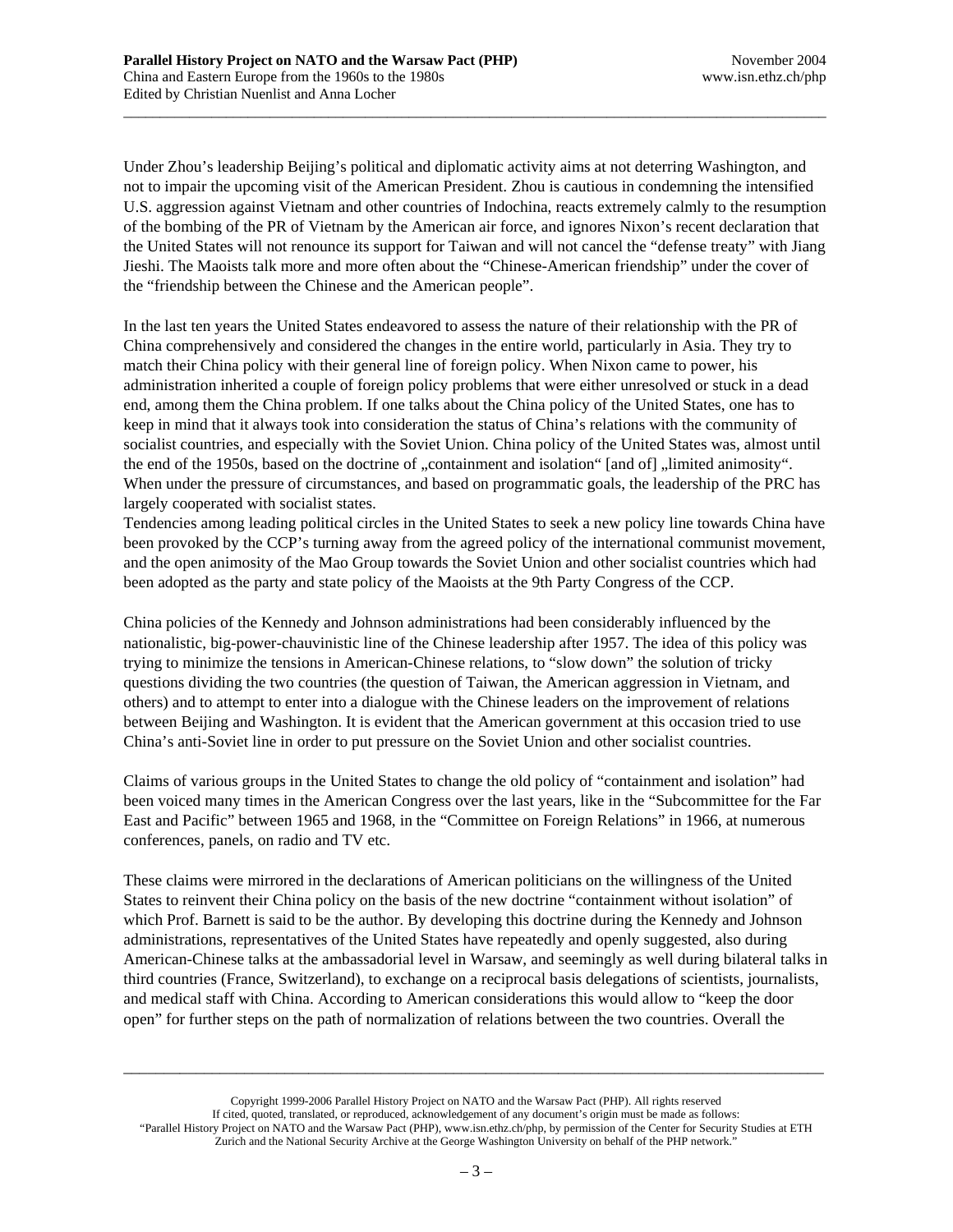political maneuvering of the United States had not brought any substantial results at this stage, since the key questions dividing the two countries remained unresolved.

\_\_\_\_\_\_\_\_\_\_\_\_\_\_\_\_\_\_\_\_\_\_\_\_\_\_\_\_\_\_\_\_\_\_\_\_\_\_\_\_\_\_\_\_\_\_\_\_\_\_\_\_\_\_\_\_\_\_\_\_\_\_\_\_\_\_\_\_\_\_\_\_\_\_\_\_\_\_\_\_\_\_\_\_\_\_\_\_\_\_\_\_\_\_\_\_

To a certain degree Nixon has elaborated on his ideas about relations with China already during his campaign for the presidency. Nixon admits that the search for ways of rapprochement with China constitutes an extremely difficult problem, not only because the relations between the two countries had reached a dead end but also as a result of the Sino-Soviet conflict. This "sensitivity" consists in the American search for reliable leverage, which in view of the factual tensions in Sino-Soviet relations could be used to exercise pressure on the Soviet Union. This matches the goals Beijing is pursuing today.

Nixon said that "the policy vis-à-vis China" has gained increasing importance after the split between Communist China and the Soviet Union. During the first months after the Republican had taken power, confirmation of the old line and lack of any initiative by Nixon towards China was characteristic. At the press conference on 27 January 1969 (it was Nixon's first press conference as president), as well as in other talks, the American President stated that conditions for considerable changes in the relations between the two countries had not yet matured, and that these relations can only be based on the demonstration of American military potential in Asia.

Though both sides had been trying to show mutual signs of "good will" in previous years these had been only single steps. Thus it was the French Ambassador in China who informed the Chinese leadership, on the request of the Americans, that American forces will not attack Chinese territory. This declaration was received with satisfaction by Beijing. Beijing stated for its part that the Chinese army will not embark on any action outside its borders, as long as there will be no attack on China. This revelation by the Maoists offered the Americans freedom of action and constituted a major factor for the growing escalation of the American aggression in Vietnam.

Nixon spoke in favor of a continuing policy of "show of force" towards China. However, at the same time he stood up for avoiding a military conflict with the Chinese army by all means. According to Nixon, a dialogue between the two countries could only play out after the United States had successfully demonstrated their military potential. "I think", the President declared, "that this (i.e. the start of the dialogue) could happen in the 1970s, and I do think that it has to happen."

Since mid-1969, the Nixon administration has demonstrated more activities and flexibility in the search for ways of rapprochement towards China. Development of these tendencies has contributed to a large extent to the aggravation of Sino-Soviet relations that experienced a peak during the armed provocation by the Maoists at the Sino-Soviet border.

Analysis of results from the 9th Party Congress of the PCC offered to American politicians the conclusion that Beijing is going to follow a new, and tougher, anti-Soviet line designed to stay in place over a long term. Thus there would be options for the U.S. to normalize their relations with China. Shortly after the end of the Party Congress, Secretary of State Rogers noticed that the meeting had labeled the Soviet Union, and not the United States, as the main enemy Number One.

The meeting between Kosygin and Zhou Enlai and the agreement by both sides to conduct negotiations between government delegations on border regulations came unexpected for Washington, and apparently as

Copyright 1999-2006 Parallel History Project on NATO and the Warsaw Pact (PHP). All rights reserved If cited, quoted, translated, or reproduced, acknowledgement of any document's origin must be made as follows: "Parallel History Project on NATO and the Warsaw Pact (PHP), www.isn.ethz.ch/php, by permission of the Center for Security Studies at ETH Zurich and the National Security Archive at the George Washington University on behalf of the PHP network."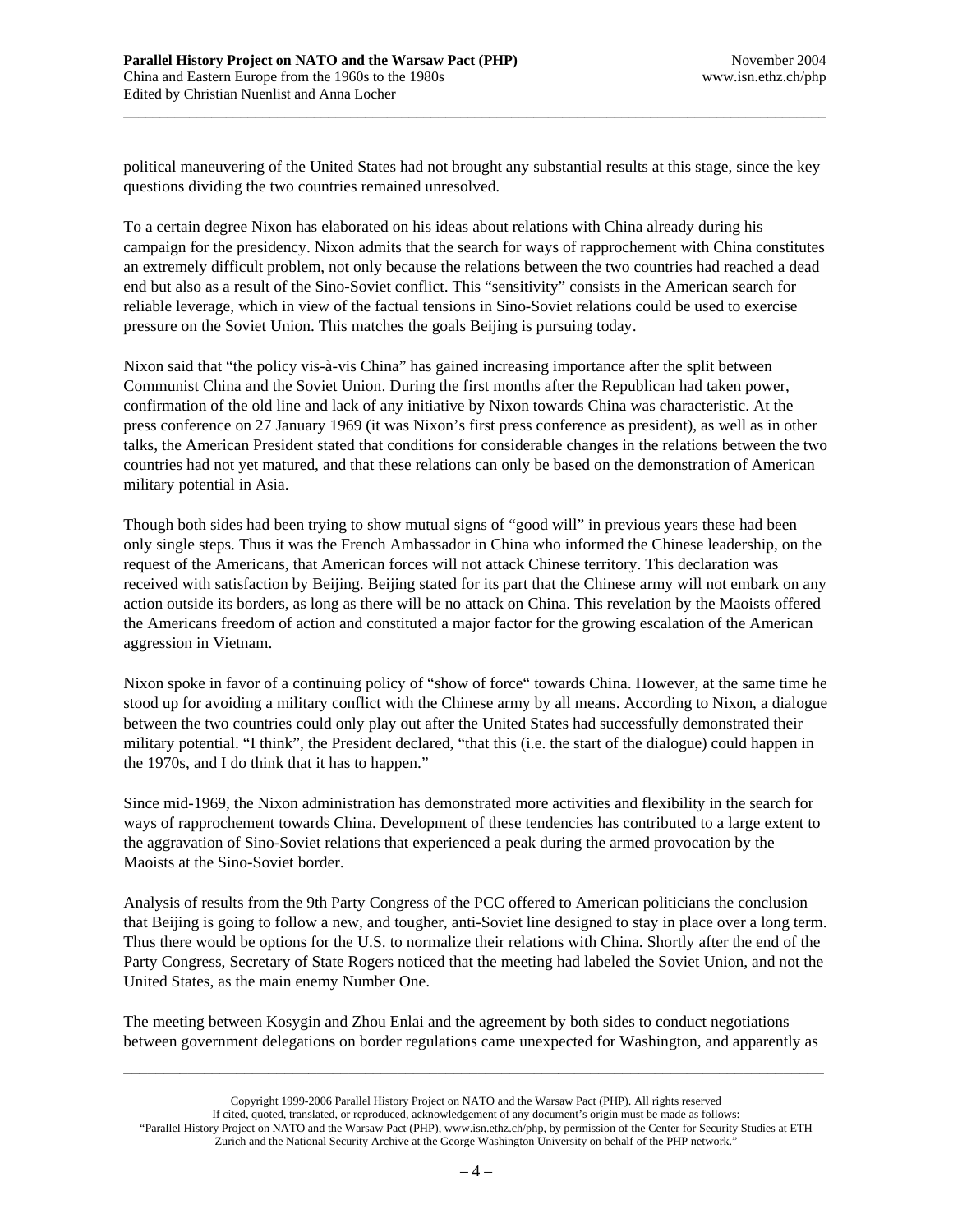a disappointment. Thus important and vexing questions came up for the American government: Is this perhaps the beginning of a normalization of relations between the USSR and China, and, if so, how far is it going to go? How can a potential reconciliation between both "Communist giants" be prevented?

\_\_\_\_\_\_\_\_\_\_\_\_\_\_\_\_\_\_\_\_\_\_\_\_\_\_\_\_\_\_\_\_\_\_\_\_\_\_\_\_\_\_\_\_\_\_\_\_\_\_\_\_\_\_\_\_\_\_\_\_\_\_\_\_\_\_\_\_\_\_\_\_\_\_\_\_\_\_\_\_\_\_\_\_\_\_\_\_\_\_\_\_\_\_\_\_

It was Beijing itself helping out the Americans to answer these questions in a sense favorable to them. In addition, voices in America became ever more persistent in demanding efforts to normalize the relations between Washington and Beijing, in analogy to efforts by the Soviet Union. "The U.S. should have follow Moscow's example with good reason and improve the relations with China as soon as possible", wrote the 'New York Times' on 9 October the same year in its support of above mentioned positions. Steps towards Chinese-American rapprochement even accelerated. In the 2nd half of 1969, the U.S. government announced the easing of travel restrictions for certain categories of American citizens to China and, at the end of the same year, the lifting of the trade embargo with China. By the way, all these measures were implemented unilaterally and were not, unlike in previous years, based on reciprocity. In his New Year's speech of 1970, Zhou himself for the first time declared unequivocally, like a gesture towards Washington, that the PRC desires to establish relations with all countries "on the basis of the principles of peaceful coexistence".

In January 1970, Chinese-American ambassadorial talks resumed in Warsaw. When a major battle erupted at the Vietnamese-Laotian border in February 1971, the Americans again informed Beijing's leaders about the limited character of this campaign. They, the Americans, would not intend to move towards the Chinese border, or cross it. The following steps of Chinese-American rapprochement at the beginning of this year are familiar to us, and obviously there is no need to go into more details at this point. Basic principles of longterm U.S. policy concerning the Chinese question had been laid down in Nixon's message to Congress in early 1970. It confirmed how China "must not remain isolated from the outside world" and that the U.S. will strive to develop relations permitting "to enter into new relations favorable to both sides".

When talking about Washington's recent activities to establish relations with the PRC, one must admit that they are of limited and symbolic character. They do not touch both countries' main problems, namely Taiwan and the recognition of the Beijing government's legitimacy to rule all of China etc. Although China's admission to the UN and the expulsion of Jiang Jieshi's representatives have decreased the tensions in Sino-American relations caused until then by the Taiwanese problem, this does not yet yield an eventual solution for this problem.

What are the perspectives for relations between the U.S. and the PRC in the 1970s? Let's look primarily at the Americans. Assessing these perspectives, above mentioned Professor Barnett sees major problems in the relations between both countries. "Changing our relationship with China", says Barnett, "will be in all likelihood a difficult and tedious process. We have to overcome the deeply-rooted Chinese hostility and suspicion. Furthermore we must take into consideration the impact of our moves on other countries in the region. We have to avoid Moscow becoming nervous […]." (In the light of the upcoming Nixon visit to Moscow this concern of the American China expert seems to be more than logical).

Well-known Senator Javits also warned the U.S. government not to show "false optimism" with regard to the route of normalizing American-Chinese relations in the 1970s. He said: "Decades of reconsideration and rethinking on both sides lie ahead. Viewing the course of events […] conditions have to be created for developing a new type of Chinese-American relations based on mutual respect, normal relations and avoidance of military confrontation". Though Javits advises the U.S. government to provide China with

Copyright 1999-2006 Parallel History Project on NATO and the Warsaw Pact (PHP). All rights reserved If cited, quoted, translated, or reproduced, acknowledgement of any document's origin must be made as follows: "Parallel History Project on NATO and the Warsaw Pact (PHP), www.isn.ethz.ch/php, by permission of the Center for Security Studies at ETH Zurich and the National Security Archive at the George Washington University on behalf of the PHP network."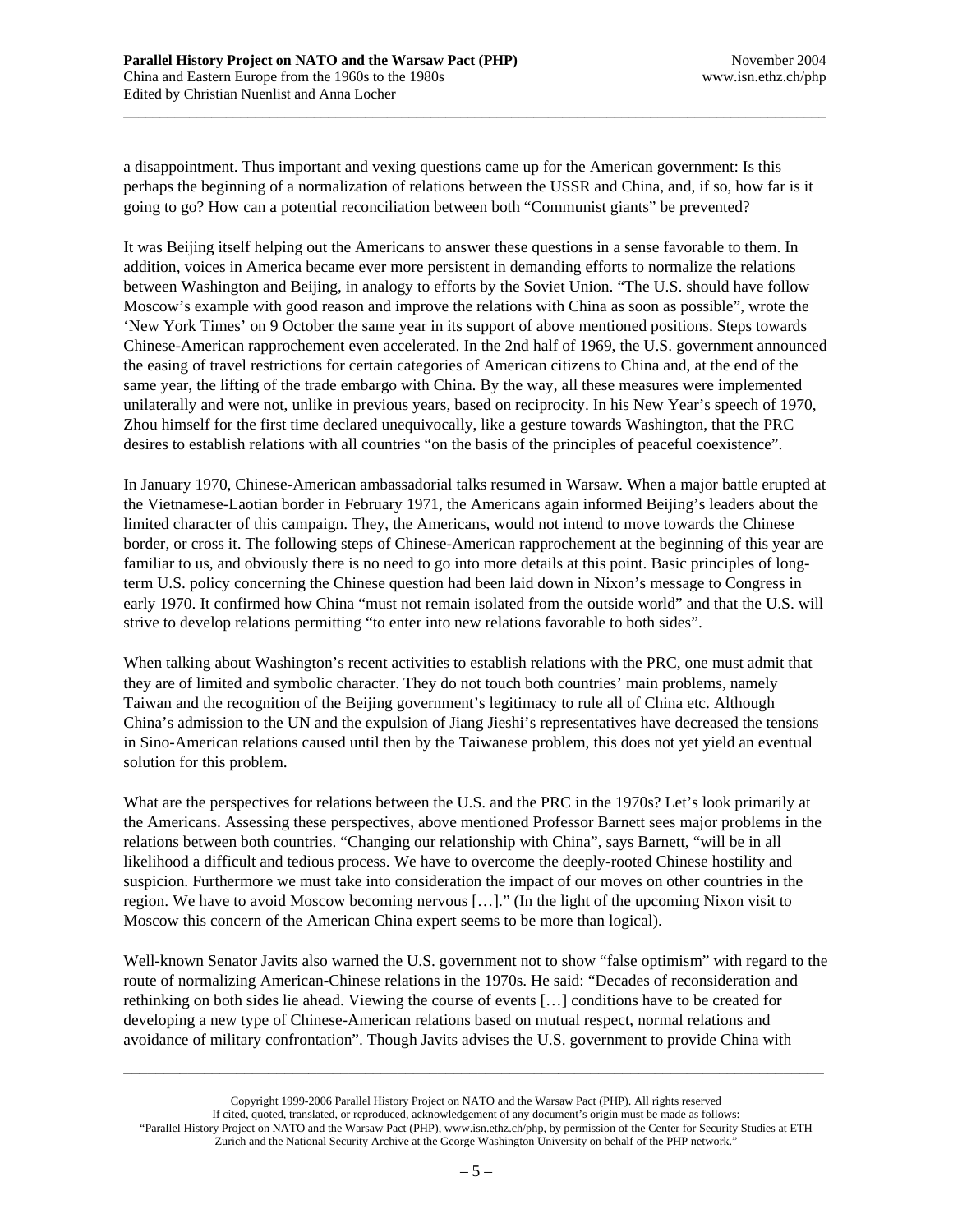economic aid, he remains at the same time doubtful whether the U.S. will have much success in this respect. According to his opinion, "Chinese suspicions and thinking in terms of national pride" will result in Beijing's clear rejection of any direct American aid offers. Some Western diplomats here [in Beijing] share this skepticism as well.

\_\_\_\_\_\_\_\_\_\_\_\_\_\_\_\_\_\_\_\_\_\_\_\_\_\_\_\_\_\_\_\_\_\_\_\_\_\_\_\_\_\_\_\_\_\_\_\_\_\_\_\_\_\_\_\_\_\_\_\_\_\_\_\_\_\_\_\_\_\_\_\_\_\_\_\_\_\_\_\_\_\_\_\_\_\_\_\_\_\_\_\_\_\_\_\_

What are the main goals, tasks and perspectives of the current Chinese-American rapprochement in the light of Nixon's upcoming visit to Beijing? In the opinion of the progressive world public, which is also shared by the Vietnamese friends, it is Nixon's strategic goal to search for opportunities to deepen the division within the socialist camp. In the words of the Vietnamese, Nixon stands today between Vietnam and China, and between the USSR and Vietnam, and attempts to divide them. This course by Washington is objectively matched by the position of the current Beijing leadership.

Existing ideological and political differences prove that currently there can be no negotiations between the U.S. and the PRC that would consist of a positive contribution towards peace and détente. This means, that the forthcoming dialogue between Nixon and Beijing desires to achieve goals representing the interests of one or the other side. Taking into account that one side is an imperialist power, the enemy of peoples fighting for their freedom and independence, and the other side holds anti-socialist and dividing positions. Therefore the plot China-USA will mainly be at the expense of the Soviet Union, the socialist countries, and the countries of Indochina and whole Southeast Asia.

From its perspective, Beijing will apparently strive to strike a deal with President Nixon to achieve an eventual liquidation of the consequences of a course of China's "encirclement and containment", initiated still under Dulles, through the withdrawal of American forces from Taiwan, Korea, Vietnam, Laos, Cambodia and Thailand. Moreover it will search for a base to divide up the Chinese and American sphere of influence in Southeast Asia and in the Far East. It seems to us, that the Chinese might assume an U.S. presence in the region constitutes a lesser evil compared to the presence of the Japanese.

Furthermore, questions of Southeast Asia's neutralization and chances for the signing of a non-aggression pact between the PRC and the U.S. might be issues of the dialogue. According to the Japanese news agency Kyodo, during a meeting with a delegation of Japanese trade unions in Beijing this January Zhou had proposed a treaty on mutual nuclear non-aggression after the normalization of Japanese-Chinese relations. Apparently this would meet the interests of the U.S. and China which both don't want to accept the nuclear armament of Japan.

According to numerous statements by representatives of both countries concerning the agenda of the upcoming negotiations between the leaders of the USA and China, they might discuss problems of bilateral relations, especially Taiwan, and, in addition, probably Indochina, the Korean peninsula, the relationship with Japan etc. This can be inferred from Zhou Enlai's statements (see his interview with [James] Reston [from the 'New York Times'] of 5 August 1971), and assessments by Japanese experts on China and by Western observers. On those questions the U.S. has to make concessions towards China in reciprocity with respective guarantees from Beijing's side.

Talking about the Taiwan problem, one has to mention that on one hand the Chinese continuously demand the withdrawal of American troops from the island. On the other hand, the Americans know by themselves that Taiwan is no longer of strategic importance to the security of the U.S. in Asia. "High-ranking military

Copyright 1999-2006 Parallel History Project on NATO and the Warsaw Pact (PHP). All rights reserved If cited, quoted, translated, or reproduced, acknowledgement of any document's origin must be made as follows: "Parallel History Project on NATO and the Warsaw Pact (PHP), www.isn.ethz.ch/php, by permission of the Center for Security Studies at ETH Zurich and the National Security Archive at the George Washington University on behalf of the PHP network."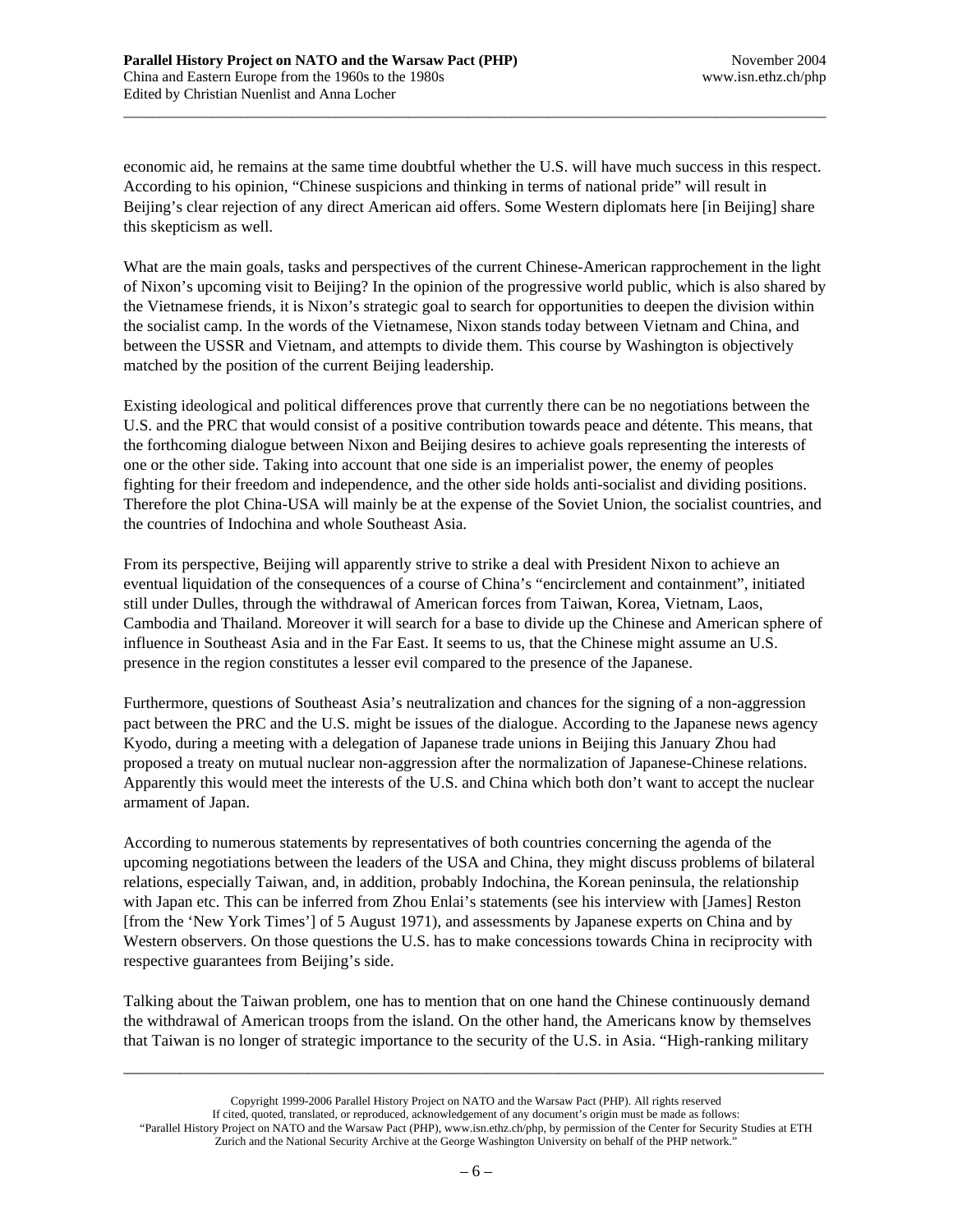officials", wrote the 'New York Times' on 16 August 1971, "hold the opinion that it will not bear catastrophic consequences for the U.S., if political decisions might require a withdrawal from Taiwan on which Beijing is insisting".

\_\_\_\_\_\_\_\_\_\_\_\_\_\_\_\_\_\_\_\_\_\_\_\_\_\_\_\_\_\_\_\_\_\_\_\_\_\_\_\_\_\_\_\_\_\_\_\_\_\_\_\_\_\_\_\_\_\_\_\_\_\_\_\_\_\_\_\_\_\_\_\_\_\_\_\_\_\_\_\_\_\_\_\_\_\_\_\_\_\_\_\_\_\_\_\_

Even if the USA would withdraw their forces from Taiwan and the Taiwan Strait, one can assume that Beijing would not risk costly attempts to liberate the island by force. It might prefer to wait until the "fruit is ripe and falls into their lap", even more so since in the adverse scenario, according to the opinion of Swedish Ambassador Bjoernberg, a "Bangladesh situation" might occur. Probably there will be no serious movement towards the solution of the Taiwanese question until the death of Jiang Jieshi. Japan's major interest in Taiwan has also to be taken into consideration. If the Japanese, however, are really interested in the normalization of relations with the PRC, they will hardly exchange the loss of these perspectives with the maintaining of their current relations with a Taiwan which future is still very unclear.

With regard to the Indochinese problems, the Chinese will in the course of this discussion (there is apparently no doubt that this question will be discussed) during the Chinese-American summit hardly go for any agreement with Nixon behind Vietnam's back. After the failure of China's policy on the Indian subcontinent, what had extensively damaged China's reputation in the countries of the 'Third World', Beijing would hardly compromise itself through any agreement with the Americans on Indochina. Otherwise there would be a heated negative response in those developing countries suffering under American rule, and on which the Maoists today bet their hopes to achieve their hegemonic aspirations in the global arena. According to French Ambassador Manach, Zhou explained to him that the solution of the Indochina problem would be a matter of the Indochinese peoples and the Americans. The Prime Minister added that such was it told to Kissinger, and will also be told to Nixon.

According to information available one can also conclude, that during the negotiations between the Chinese leadership and President Nixon the Chinese-American economic relations will be discussed as well. Insufficient concrete data on this matter do not allow defining the exact frame of the forthcoming discussions. An analysis of objectively essential and decisive factors, like the status of the economy and foreign trade of the PRC, the economic policy of the Chinese leadership, the character of political relations between the PRC and the U.S., the position of American businesses on economic cooperation with China etc., offers the chance to define with relative certainty likely tendencies in this area, and to raise assumptions on the future perspectives of Chinese-American economic cooperation.

From the perspective of economic factors, China is in principle very much interested in a substantial development of economic relations with the U.S. The status of China's economy is such that a speedy development is impossible without active foreign economic cooperation (delivery of complete equipment, permission to share scientific-technological information, using the most advanced technological experiences etc.). Due to its anti-socialist position, the Chinese leadership is looking for economic support among capitalist countries.

In part the development of economic relations between the PRC and the USA might come along with an increase of the foreign trade volume (provided respective preconditions are met). In 1970 the volume was 3.5 million \$ altogether. For 1971 an irrelevant increase is to be expected. The status of the PRC's foreign trade, and in particular the limits of its export capabilities, do not offer the option of a rapid development of the country by way of foreign trade streams. According to optimistic calculations by American economists, even

Copyright 1999-2006 Parallel History Project on NATO and the Warsaw Pact (PHP). All rights reserved If cited, quoted, translated, or reproduced, acknowledgement of any document's origin must be made as follows: "Parallel History Project on NATO and the Warsaw Pact (PHP), www.isn.ethz.ch/php, by permission of the Center for Security Studies at ETH Zurich and the National Security Archive at the George Washington University on behalf of the PHP network."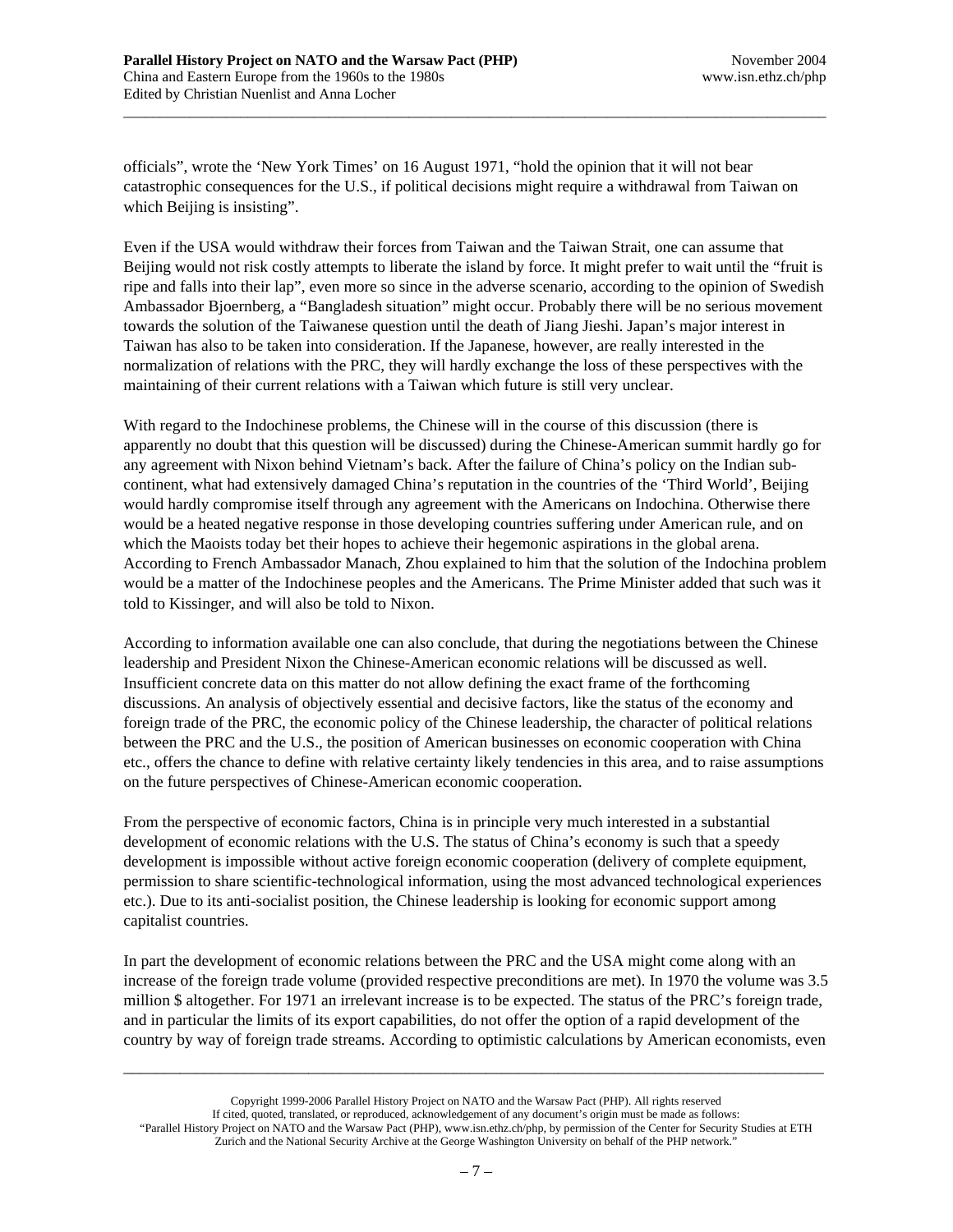under most favorable conditions the volume of Chinese-American trade might hardly exceed 200 million \$ until 1975. Even in this scenario the Chinese probably would have to limit trade with their traditional partners. A real chance for a substantial development of Chinese-American economic relations could only materialize along the lines of investments of American capital in one or another form into certain sectors of the PRC's economy. Political circumstances, however, will hardly allow Chinese leaders to embrace this option swiftly and transparently.

\_\_\_\_\_\_\_\_\_\_\_\_\_\_\_\_\_\_\_\_\_\_\_\_\_\_\_\_\_\_\_\_\_\_\_\_\_\_\_\_\_\_\_\_\_\_\_\_\_\_\_\_\_\_\_\_\_\_\_\_\_\_\_\_\_\_\_\_\_\_\_\_\_\_\_\_\_\_\_\_\_\_\_\_\_\_\_\_\_\_\_\_\_\_\_\_

On the other hand it would apparently be desirable from the perspective of American interests to bolster political rapprochement with the development of economic relations. Thus in the long run one might acquire economic leverage to gain influence on Beijing. But in case of economic investments in China, the U.S. government itself would first have to be convinced of the reliability and durability of Chinese rapprochement towards the Americans, and secondly to stimulate the interest of American businesses for such an economic cooperation. This takes time and accordingly structured approach. Taking into consideration what had been just said, one might assume that a gradual and tedious process of initiating Chinese-American economic cooperation is about to be launched.

After a political decision has been reached, in all likelihood both sides will take the first step in this process during the forthcoming meeting: creating a mechanism of contacts for the study of the potential to develop economic relations, discussing, and possibly solving, the question of more favorable conditions to the development of mutual trade, and exchanging opinions with respect to more complicated types of economic cooperation.

Recently the American and, in particular, the Chinese side apparently did not hold particular high hopes for the forthcoming meeting, though their interest in that is still persisting. As far as the Chinese are concerned, they were clearly disappointed when Nixon announced that he is going to visit Moscow in May 1972. It is evident for Beijing that Nixon will be forced to be more vigilant in his talks with the Chinese, having his forthcoming meeting with Moscow permanently in mind. He will probably not fulfill all the hopes the Maoists have held in conjunction with his visit (exertion of pressure towards the USSR). There is an impression that both partners apparently have already harvested the fruits for which the American-Chinese meeting had been organized: In October last year Beijing acquired its seat in the UN, and Nixon will probably be reelected as U.S. President in November this year.

Beijing's diplomatic corps holds views that the necessity of the Nixon visit in Beijing is now apparently less evident than last summer. At the same time it cannot be excluded that the Chinese will make efforts during the talks with the American President to receive certain assurances on the reduction of U.S. hostilities towards China. So they could be convinced that the "American Front" would be calm for their fight with the Soviet Union. From all that it can be concluded that there can hardly be any major definite results expected from the Nixon visit in Beijing. Rather they will proclaim after the visit that negotiations were useful, both sides had discussed questions of mutual interests and bilateral consultations will be continued.

How far the Maoists will proceed on the path of rapprochement with the Americans in terms of joint action against the USSR and the socialist countries, and against their influence and authority, depends on a number of factors. Mostly it hinges on the position of the Americans, who, at least publicly, have repeatedly declared that they do not intend to expand their relations with the PRC at the expense of Soviet-American relations. Possibly the Chinese leadership has to take into account the suspicions which Sino-American contacts evoke

Copyright 1999-2006 Parallel History Project on NATO and the Warsaw Pact (PHP). All rights reserved If cited, quoted, translated, or reproduced, acknowledgement of any document's origin must be made as follows: "Parallel History Project on NATO and the Warsaw Pact (PHP), www.isn.ethz.ch/php, by permission of the Center for Security Studies at ETH Zurich and the National Security Archive at the George Washington University on behalf of the PHP network."